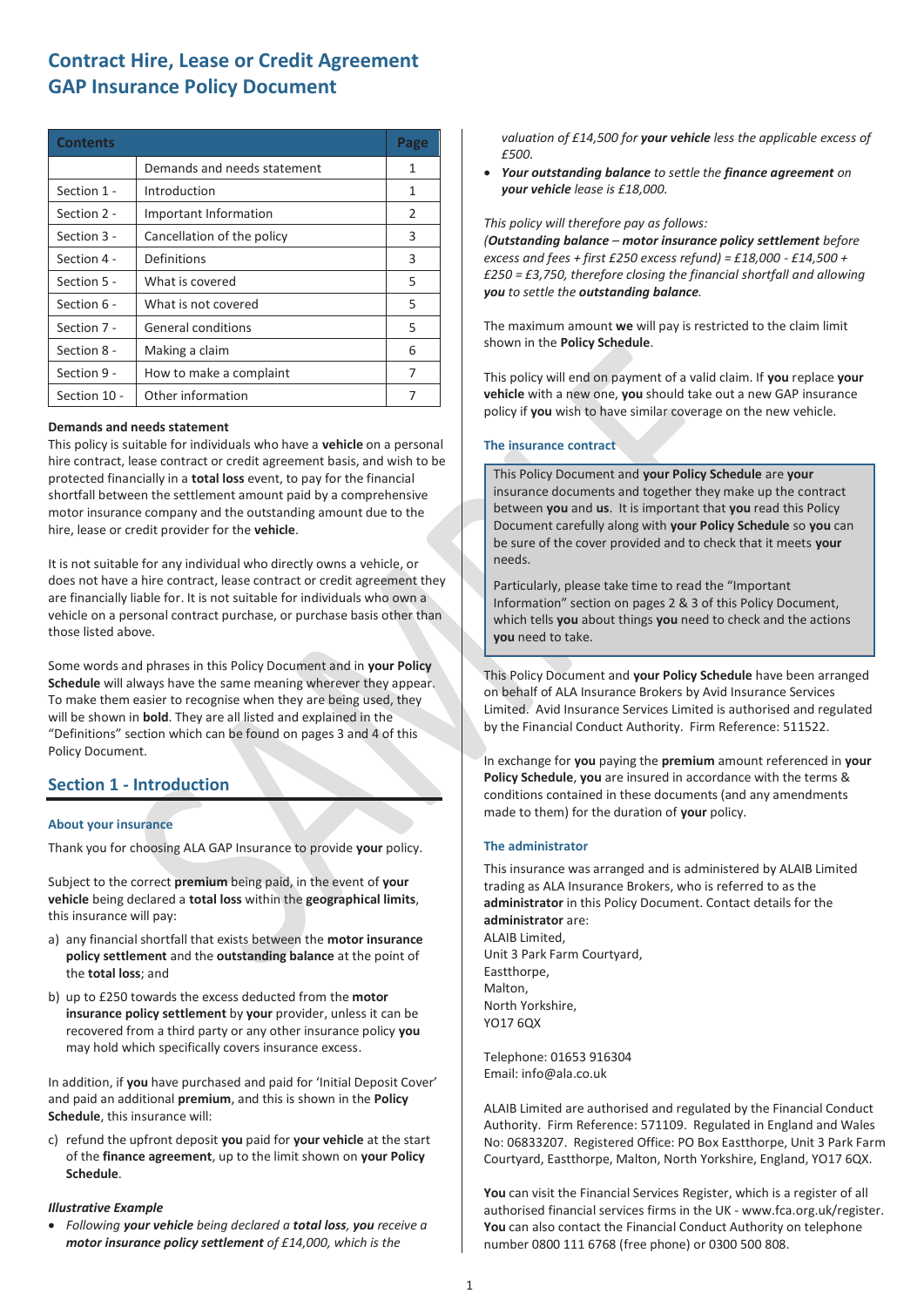### **The Insurer**

This policy is underwritten by AXA France IARD S.A. (Financial Conduct Authority registration number 203184). AXA France IARD S.A. is authorised and regulated in France by the Autorité de Contrôle Prudentiel et de Résolution, and is deemed authorised and regulated by the Financial Conduct Authority. Details of the Temporary Permissions Regime, which allows EEA-based firms to operate in the UK for a limited period while seeking full authorisation, are available on the Financial Conduct Authority's website.

The company is registered in England (AXA France IARD S.A. Branch – UK branch registration number: BR020493) with its registered address at Building 7, Chiswick Park, 566 Chiswick High Road, London, W4 5YG. The head office of the company is located at 313 Terrasses de l'Arche, 92727 Nanterre Cedex, France. The company is a Société Anonyme incorporated under the laws of France and has a share capital of Euro 214,799,030.

All insurance documents and all communications with **you** about this policy will be in English.

Please contact the **administrator** via the methods listed on pages 1 and 3 of this Policy Document if **you** need any documents to be made available in braille and/or large print and/or in audio format.

# **Section 2 - Important information**

#### **IT IS IMPORTANT THAT:**

- **You** check **your Policy Schedule** to ensure the details you have given **us** are accurate and correctly recorded, and that the cover is as **you** requested;
- **You** check that **you** are eligible for this insurance (see "Eligibility" below);
- **You** notify **your administrator** as soon as possible of any inaccuracies on **your Policy Schedule,** or if **you** are not or no longer eligible for the insurance.

Failure to correct information which is incorrect may result in **your** claims being declined and/or the policy being considered invalid, so it is important that **you** check **your** documents; and

• **You** comply with any duties detailed under each section of the Policy Document and under the insurance as a whole.

# **Eligibility**

### **1. About You**

**You** will be eligible for this insurance cover if **you:**

- a) have a **finance agreement** taken out in **your** name to finance the hire of the **vehicle**, not exceeding 60 months in duration; and
- b) hold a fully comprehensive **motor insurance policy** for the **vehicle** in **your** name (or in the name of a designated authorised driver), and will continue to hold one at all times throughout the cover period (Note: Motor trade insurance policies of any kind are not valid); and
- c) purchase this policy within 90 days of **your vehicle** being delivered to **you** or **your finance agreement** commencing, whichever comes earlier;
- d) hold a valid, current full UK driving licence.

# **2. Vehicle:**

This Insurance is available for passenger cars:

- a) up to 3,500kg in gross weight,
- b) with less than 100,000 miles on the odometer at the **start date** of the policy,
- c) that are registered within the **geographical limits** as shown on the **Policy schedule**, and
- d) with a valid road fund licence (vehicle tax).

This Insurance does not cover **vehicles** that:

- a) are over 10 years of age or with more than 100,000 miles;
- b) has a **market value** of more than £75,000 at the **start date** of the policy;
- c) has a **market value** of less than £3,000 at the **start date** of the policy;
- d) have been previously recorded as an insurance **total loss** on the total loss register;
- e) are designed to carry more than 8 people including the driver;
- f) are classified as non-passenger cars, motor caravans, caravans, kit cars or replica cars;
- g) emergency service vehicles;
- h) motorcycles and invalid carriers;
- i) are not listed in the **Glass's guide**;
- j) are used for hire or reward;
- k) have been fitted with non-manufacturer specified modifications including but not limited to, engine modifications, uprated brakes, roll cages and/or steering column extension;
- l) are used for racing, pace making, speed testing, reliability trials, rallying or any other competitive event;
- m) that are an imported vehicle, unless it was:
	- manufactured as a right hand drive, and
	- ii. purchased from an authorised distributor in the other country (and not imported directly).

**We** will not provide any cover if **you** do not meet these eligibility requirements.

Please contact the **administrator** via the methods listed on pages 1 and 3 of this Policy Document as soon as possible if **you** are not eligible for this insurance, if a change in circumstances means that **you** no longer meet these eligibility requirements, or if **you** have any queries.

# **Transferring your policy**

Under certain circumstances, as specified below, **we** and the **administrator** may accept a request to transfer **your** policy to another **vehicle** or person.

To request a policy transfer, please contact the **administrator** via the methods outlined on page 1 or 3 of this Policy Document.

There is no fee payable for requesting this service.

#### **If you change your vehicle**

If **you** change **your vehicle**, **you** may transfer the remaining **period of insurance** to a replacement **vehicle** provided **you** continue to meet the eligibility requirements. If this is the case, **you** must notify the **administrator** so that **we** may assess and, if suitable, accept the transfer and request any adjustment in **premium** if required.

A new **Policy Schedule** will be issued confirming details of the replacement **vehicle** and the new insurance cover. Where the replacement **vehicle** is deemed to be of a higher risk, a further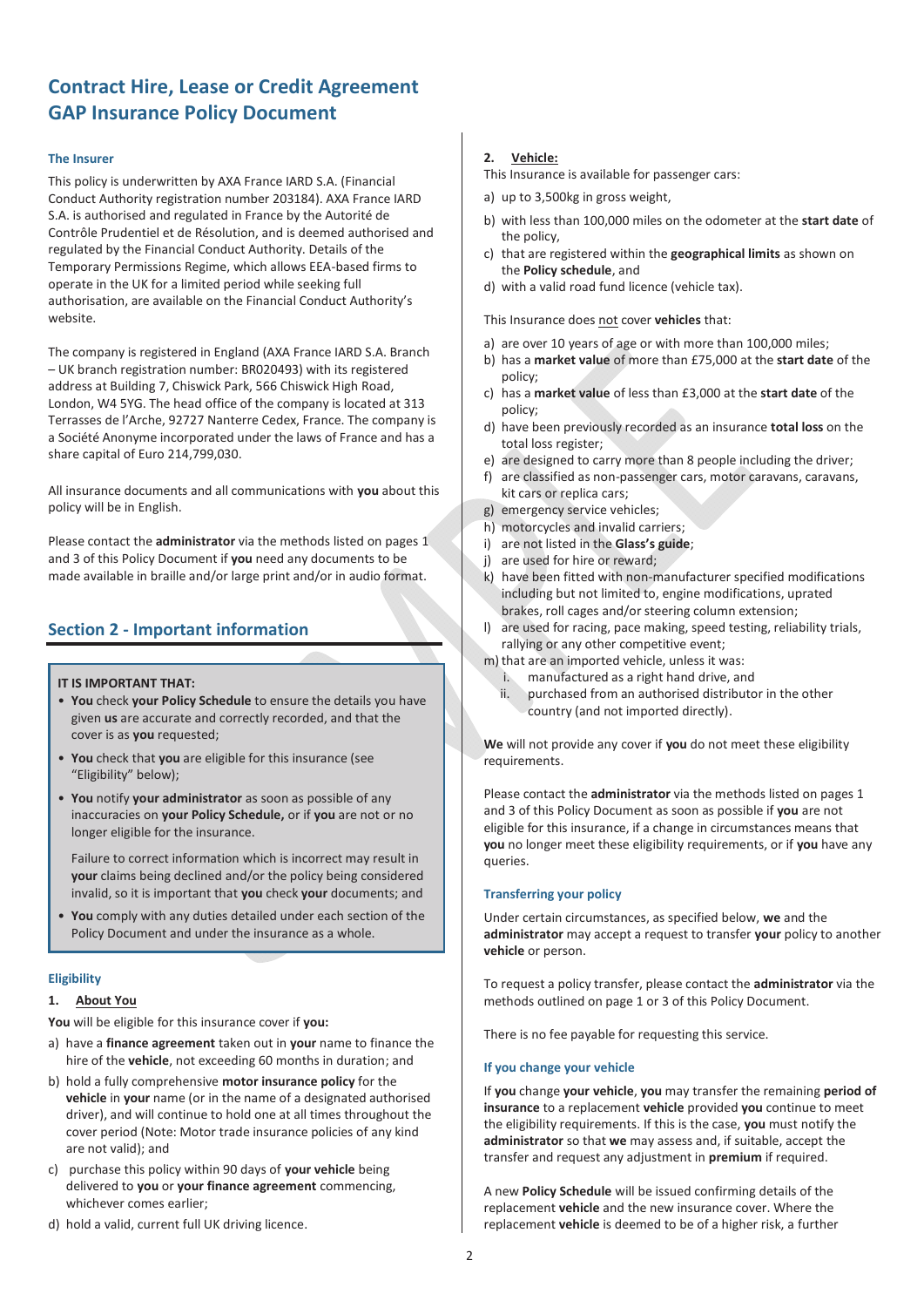additional premium may be required. The **administrator** will confirm any change to the **premium** when **you** contact them. Continuation of cover will only apply from the **start date** shown on the new **Policy Schedule**.

### **In case of death**

In the event of **your** death within the term of this policy, the remaining benefit of this insurance may be transferred to **your** spouse or partner.

**You** cannot assign this policy to anyone else and the policy will end on the date **you** assign **your vehicle** lease to another party.

#### **Other changes in your circumstances or details**

**You** must tell **us** as soon as reasonably possible about any changes to **your** circumstances such as:

- a change of address;
- a change of name (for example, by marriage);
- if **you** change the way that **you** use **your vehicle** (for example, **you** start using it for business purposes);
- if **you** make any modifications to **your vehicle**; or
- if **you** change **your vehicle** registration plate.

This is not a full list and **you** should contact the **administrator** if **you** are unsure if **you** should tell **us** about a change in circumstances.

# **Section 3 - Cancellation of the policy**

### **Your cancellation rights**

**You** have the right to cancel this policy at any time during the **period of insurance**.

### **Cancellation within 30 days**

If **you** cancel **your** policy within 30 days of the policy **start date** or of receipt of the policy documentation (whichever is later) **we** will refund any **premiums you** have paid in full, provided **you** have not made a claim. If **you** have made a claim within this 30-day period, then the value of the claim will be deducted from **your** refund. Should the claim value exceed the premium paid, then no refund will be payable to **you**.

# **Cancellation after 30 days**

**You** can also cancel **your** policy at any other time and providing that no claim has been made, **you** are entitled to receive a pro-rata refund of **your premium** based on the number of full remaining days of the original **period of insurance**.

If **you** made a claim on **your** policy, there will be no refund of **premium**. Where **you** have chosen to purchase this policy using the deferred payment option, **we** will deduct any outstanding **premium** due from the calculated refund value and should this reduce the balance to zero, then no refund will be payable to **you**.

To cancel **your** policy please contact the **administrator** whose contact details are shown on pages 1 and 3 of this Policy Document.

**We** will calculate **your** refund from the date **we** receive **your** instruction to cancel.

**Please note:** After receipt of **your** instruction to cancel, no further claims will be considered for any incident which may result in a valid claim, whether notified to **us** or not, at the time of **us** receiving **your** cancellation instructions.

#### **The Insurers' cancellation rights**

**We** reserve the right to cancel **your** policy by providing 90 days' prior written notice by registered post to **your** last known address as listed on **your Policy Schedule**. If **we** cancel **your** policy, **we** will retain part of **your premium** for the months **you** were covered for up to the point when **we** initiated the cancellation, and will refund the balance for all remaining full months of the **period of insurance** calculated.

Continued non-payment of policy premiums may result in the policy being cancelled.

# **Section 4 - Definitions**

Whenever the following words or expressions appear in **bold** in this Policy Document, they always have the meaning given below.

#### **Administrator**

ALAIB Limited, PO Box Eastthorpe, Unit 3 Park Farm Courtyard, Eastthorpe, Malton, North Yorkshire, YO17 6QX. Telephone: 01653 916304 Email: info@ala.co.uk

Please note that calls are monitored and recorded for training and security purposes.

#### **Claims office**

AXA Partners CLP, with a registered address at Unit 1, 2nd Floor, Building 7 Chiswick Park, 566 Chiswick High Road, London W4 5YG. Telephone: 02034 674568 Email: clp.uk.info@partners.axa

#### **Date of loss**

The date of the incident that **your vehicle** was involved in, which gave rise to a **total loss** claim for which **you** have received a **motor insurance policy settlement**.

#### **Finance agreement**

The original hire, lease or credit agreement taken out between **you** and the **lender** for the use of the **vehicle**, up to 60 months (5 years) in duration.

#### **Geographical limits**

The area in which this Insurance is effective, this being Great Britain, Northern Ireland, the Channel Islands and the Isle of Man.

Cover also applies to member countries of the European Economic Community and any other country for which an International Motor Insurance Green Card is effective on **your vehicle**, at the **date of loss**, for up to 90 days per **period of insurance**.

#### **Glass's guide**

An independent vehicle value guide published monthly by Glass's Information Services Limited, used by the insurance industry in assessing values relating to vehicles. Their retail transacted value is based on the typical sale price achieved by a retail dealer.

#### **Insured/You/Your**

A private individual who fulfils the eligibility requirements under 'Eligibility' in this Policy Document and whose name appears as the insured person on the **Policy Schedule**.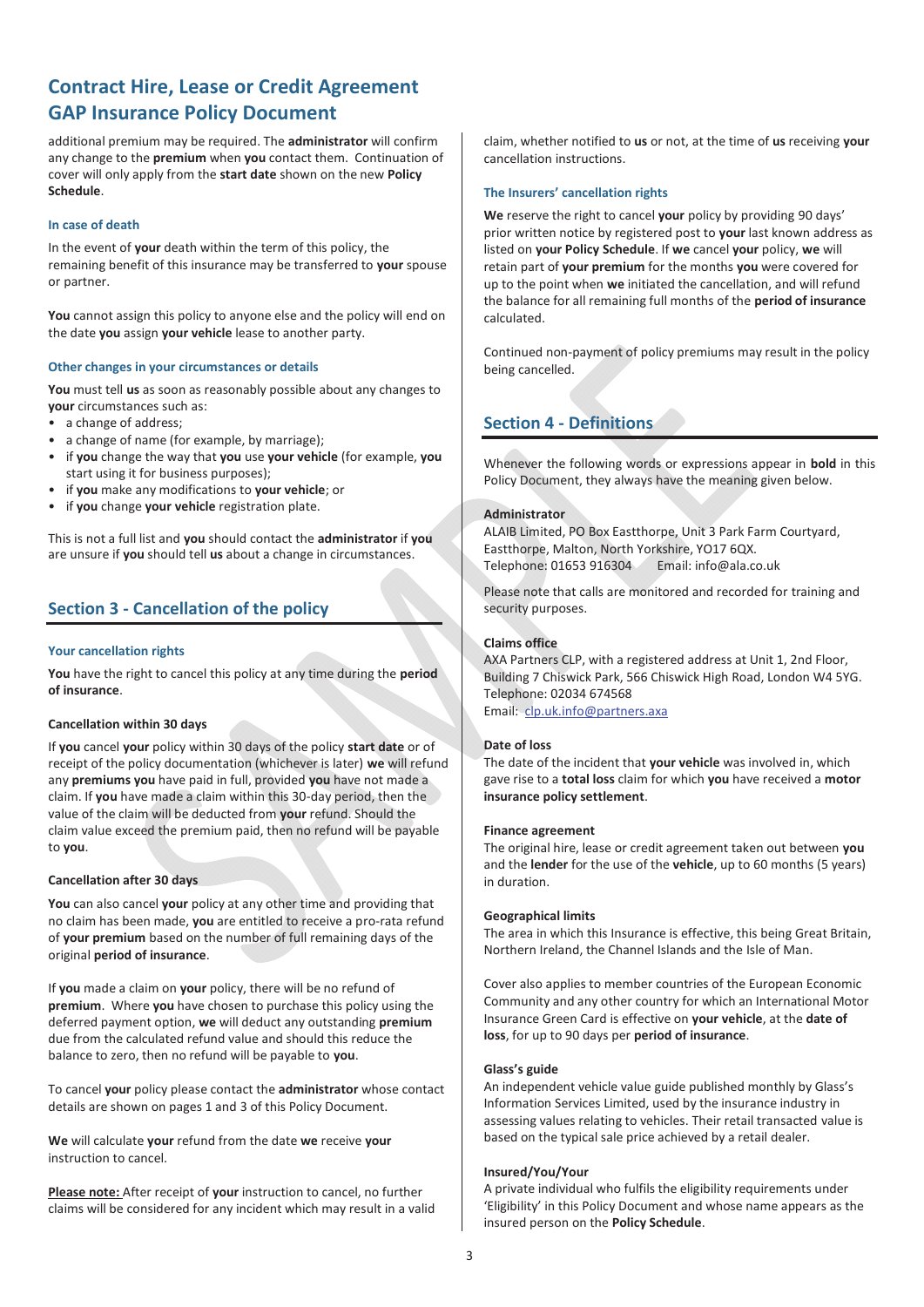# **Insurer/We/Our/Us**

AXA France IARD S.A. (Financial Conduct Authority registration number 203184), who underwrite this policy. AXA France IARD S.A. is authorised and regulated in France by the Autorité de Contrôle Prudentiel et de Résolution and is deemed authorised and regulated by the Financial Conduct Authority. Details of the Temporary Permissions Regime, which allows EEA-based firms to operate in the UK for a limited period while seeking full authorisation, are available on the Financial Conduct Authority's website. The company is registered in England (AXA France IARD S.A. Branch – UK branch registration number: BR020493) with its registered address at Building 7, Chiswick Park, 566 Chiswick High Road, London, W4 5YG. The head office of the company is located at 313 Terrasses de l'Arche, 92727 Nanterre Cedex, France. The company is a Société Anonyme incorporated under the laws of France and has a share capital of Euro 214,799,030.

# **Lender**

The finance company that is named in **your vehicle finance agreement**.

# **Market value**

The retail value of the **vehicle** shown in the current **Glass's guide** or other similar industry approved retail value guide.

# **Motor Insurance Policy**

A comprehensive motor insurance policy; issued by an insurer that is authorised in the United Kingdom; which covers **your vehicle** in respect of damage, fire and theft and is valid throughout the **period of insurance**.

# **Motor Insurance Policy Settlement**

The amount paid following a **total loss** claim (before the deduction of any applicable excess and other fees) by either:

- a) **your motor insurance policy**, or
- b) a third party's motor insurance.

# **Negative Equity**

When purchasing a new **vehicle**, this is the amount by which the amount **you** owe on the **finance agreement** exceeds the manufacturer's published retail list price for the **vehicle**, or in the case of a used **vehicle** the amount by which it exceeds the **vehicle's** retail **market value**.

# *Illustrative Example*

*Negative equity is most likely to be added to a finance agreement when part-exchanging or swapping a previous vehicle for a new one. For example, if on your previous vehicle your outstanding finance balance was £10,000, but when returning the vehicle the valuation is £9,000, you have negative equity of £1,000. Financing a new vehicle, this negative equity is added to the amount you will owe for the new vehicle – for example if that new vehicle costs £20,000, your agreement will be for £21,000. This GAP policy will not cover the £1,000 negative equity.* 

# **Outstanding balance**

The amount required by **your lender** at the point of the **total loss** to settle the element of **your finance agreement** (excluding any excess mileage charges) that relates to the **purchase price**.

This sum will include any rebate or interest charge reductions for early settlement, less any arrears and/or interest on arrears, less any amount financed above the **purchase price** or any amount in respect

of refinancing or extending the finance on **your vehicle** after the start of the **period of insurance**.

#### **Period of insurance**

The **period of insurance** detailed on the **Policy Schedule** and for which a **premium** has been paid.

#### **Policy schedule**

The document issued to **you** with this Policy Document containing **your** personal information, details of **your vehicle** and other specific details of **your** insurance cover.

#### **Premium**

The amount of money that **you** have agreed to pay **us** to receive insurance cover under this policy.

# **Purchase price**

The price paid by **you** or the finance company under **your finance agreement** for **your vehicle** (including all factory fitted accessories) after any discount given.

The **purchase price** does NOT include the cost of road fund licence (i.e. vehicle tax), new vehicle registration fees, fuel, paintwork and/or upholstery protection kits, service plans, insurance premiums (including the **premium** for this policy), warranty product premiums, dealer fitted accessories, any finance arrears and any such associated costs and any **negative equity**.

# **Start date**

The date the insurance cover commences as shown on **your Policy Schedule**.

# **Terrorism**

An act including, but not limited to, the use or threat of force and / or violence of any person or group(s) of persons, whether acting alone or on behalf of or in connection with any organisation(s) or government(s), committed for political, religious, ideological or similar purposes or reasons including the intention to influence any government and/or to put the public, or any section of the public, in fear.

# **Total loss**

An amount of money **you** receive from a motor insurer in settlement of a claim, as a result of that motor insurer declaring that **your vehicle** is beyond economical repair following fire, theft or damage sustained as a result of an accident, malicious damage, flood or other act of nature.

# **Vehicle**

The eligible **vehicle** specified on **your Policy Schedule** only, which fulfils the eligibility criteria specified in this Policy Document under 'Eligibility'.

# **War**

# Means:

- a) war, invasion, acts of foreign enemies, hostilities (whether **war** be declared or not), civil war, rebellion, revolution, insurrection, military or usurped power, riot or civil commotion assuming the proportions of, or amounting to, an uprising, military or usurped power, or
- b) any act of **terrorism**, or
- c) any act of war or **terrorism** involving the use of, or release of a threat to use, any nuclear weapon or device or chemical or biological agent.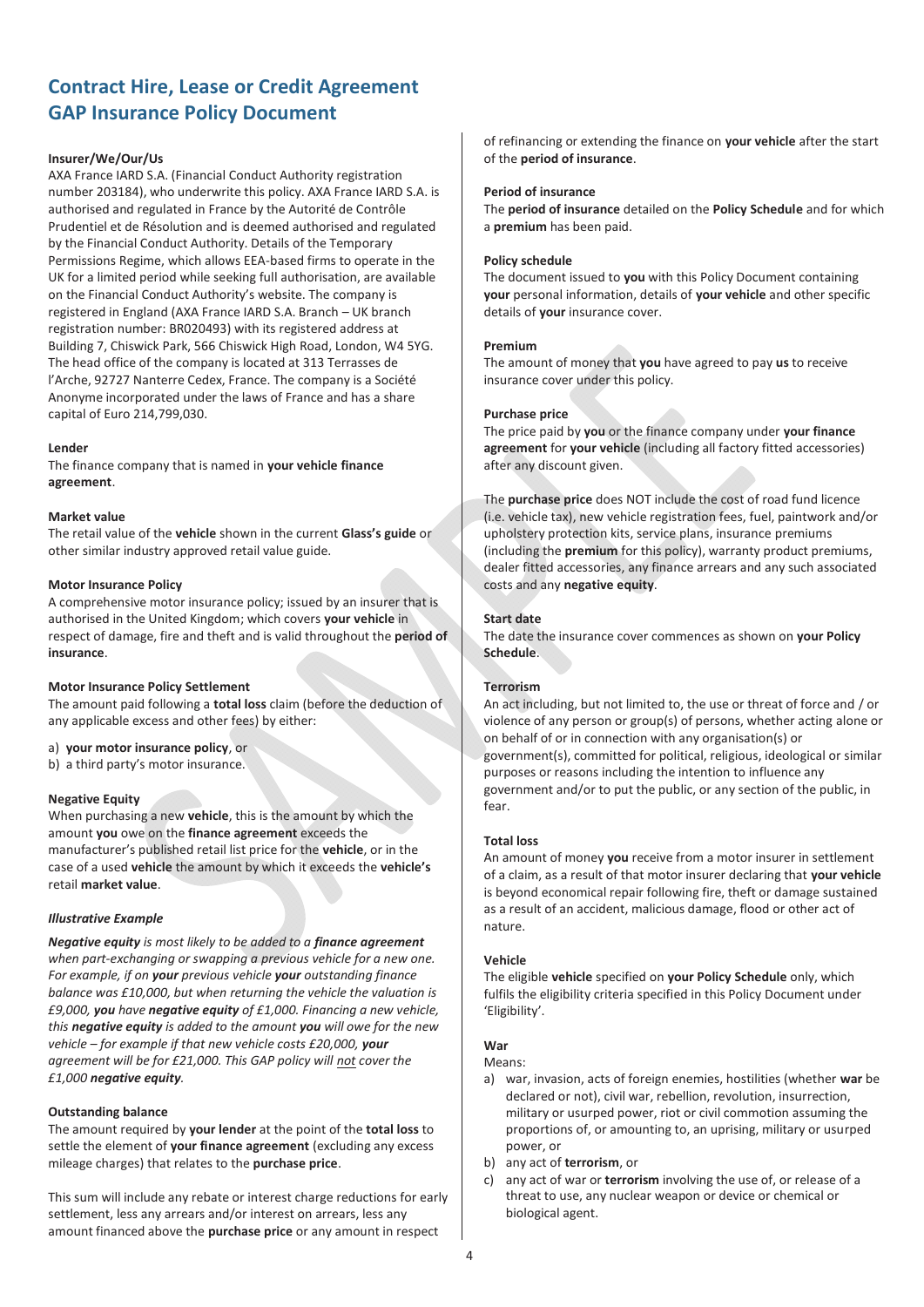# **Section 5 - What is covered**

In the event of **your vehicle** being declared a **total loss** within the **geographical limits**, this Insurance will pay:

- a) any financial shortfall that exists between the **motor insurance policy settlement** and the **outstanding balance** at the point of the **total loss**; and
- b) up to £250 towards the excess deducted from the **motor insurance policy settlement** by **your** provider, unless it can be recovered from a third party or any other insurance policy **you** may hold which specifically covers insurance excess.

In addition, if **you** have purchased and paid for 'Initial Deposit Cover' and paid an additional **premium**, and this is shown in the **Policy Schedule**, this insurance will:

c) refund the upfront deposit **you** paid for **your vehicle** at the start of the **finance agreement**, up to the limit shown on **your Policy Schedule**.

# *Illustrative Example*

- x *Following your vehicle being declared a total loss, you receive a motor insurance policy settlement of £14,000, which is the valuation of £14,500 for your vehicle less the applicable excess of £500.*
- x *Your outstanding balance to settle the finance agreement on your vehicle lease is £18,000.*

### *This policy will therefore pay as follows:*

*(Outstanding balance – motor insurance policy settlement before excess and fees + first £250 excess refund) = £18,000 - £14,500 + £250 = £3,750, therefore closing the financial shortfall and allowing you to settle the outstanding balance.* 

The maximum amount **we** will pay in any case is restricted to the claim limit shown in the **Policy Schedule**. If the difference between the **motor insurance policy settlement** and **outstanding balance** is greater than **your** policy claim limit, **you** will be responsible for settling the difference.

# **Important Note:**

This policy will end on payment of a valid claim. If **you** replace **your vehicle** with a new one, **you** should take out a new GAP insurance policy if **you** wish to have similar coverage on the new vehicle.

# **Section 6 - What is not covered**

- 1. Any claim relating to a **total loss** that is not subject to a claim under the relevant sections of, or not covered by, **your motor insurance policy**.
- 2. Any benefit if **you** and/or **your vehicle** do not meet the eligibility requirements for this policy (as detailed in "Section 2 - Important information" on page 2 of this Policy Document).
- 3. Any claim relating to:
	- a. **negative equity**,
	- b. outstanding **premium** on this or another insurance policy,
	- c. a claims excess amount above £250 that is deducted by **your** motor insurer,
	- d. a claims excess that is recoverable from a third party or other source.
- 4. Any claim where **your vehicle** is not insured under a comprehensive **motor insurance policy**.
- 5. Any claim relating to:
	- a. any arrears or any finance carried over from a previous **finance agreement**,
	- b. the cost of fuel,
	- c. surrenderable road fund licence,
	- d. any additional costs other than the **vehicle purchase price**, unless specifically stated as covered by this policy. This includes, but is not limited to, administration charges, option to purchase charges, late payment charges and arrears on the **finance agreement** for **your vehicle**.
- 6. Any claim where **you** have declined an offer to repair **your vehicle** and asked for the claim to be dealt with on a **total loss** basis.
- 7. Any claim where the **total loss** occurs: a. outside the **geographical area**, and/or b. outside the **period of insurance**;
- 8. Any claim (except for theft claims) where the **total loss** is caused by an accident when the driver of **your vehicle**:
	- a. is found to be over the legal limit for alcohol in the country in which the accident occurs; or
	- b. is unfit to drive through alcohol, or
	- c. is found to be driving illegally or without a valid driving license for the **vehicle**, or
	- d. is unfit to drive through the use of drugs:
		- i. not prescribed by a registered medical practitioner, or
		- ii. prescribed by a registered medical practitioner, in respect of which, a warning against driving is given.
- 9. Any claim if the **total loss** was the result of a theft when **your vehicle** was left unoccupied (that is, nobody is inside it) and is left unlocked, with the windows or roof open or with the keys inside or on it.
- 10. Any claim if **you** already have a more specific insurance covering a **total loss** event. If **you** hold another insurance policy or warranty which partially overlaps with coverage under this policy, **we** may only contribute partially and seek to recover part of the payment from the other insurer(s), as detailed in Section 8 of this Policy Document.
- 11. Any claim where the **total loss** occurred due to any intentional act or wilful neglect by **you** or the driver of the **vehicle.**
- 12. Any claim arising directly or indirectly from:
	- a) **war** or acts of **terrorism**;
	- b) pollution or radioactive contamination;
	- c) nuclear risks.

# **Section 7 - General conditions**

- 1. **Your vehicle** must be insured by a **motor insurance policy** for its full **market value**.
- 2. If the motor insurer reduces the amount it pays under **your motor insurance policy** because of any negligence on **your** part which contributed to the **total loss** incident, or due to the condition of the **vehicle**, **we** will reduce the amount **we** pay under this policy by the same percentage or amount.
- 3. **You** have a duty of care to mitigate any loss following an incident. **You** must take all reasonable steps to safeguard **your vehicle** in the event of damage, and must not continue to drive the **vehicle** after any damage or incident if this could cause further damage to the **vehicle**.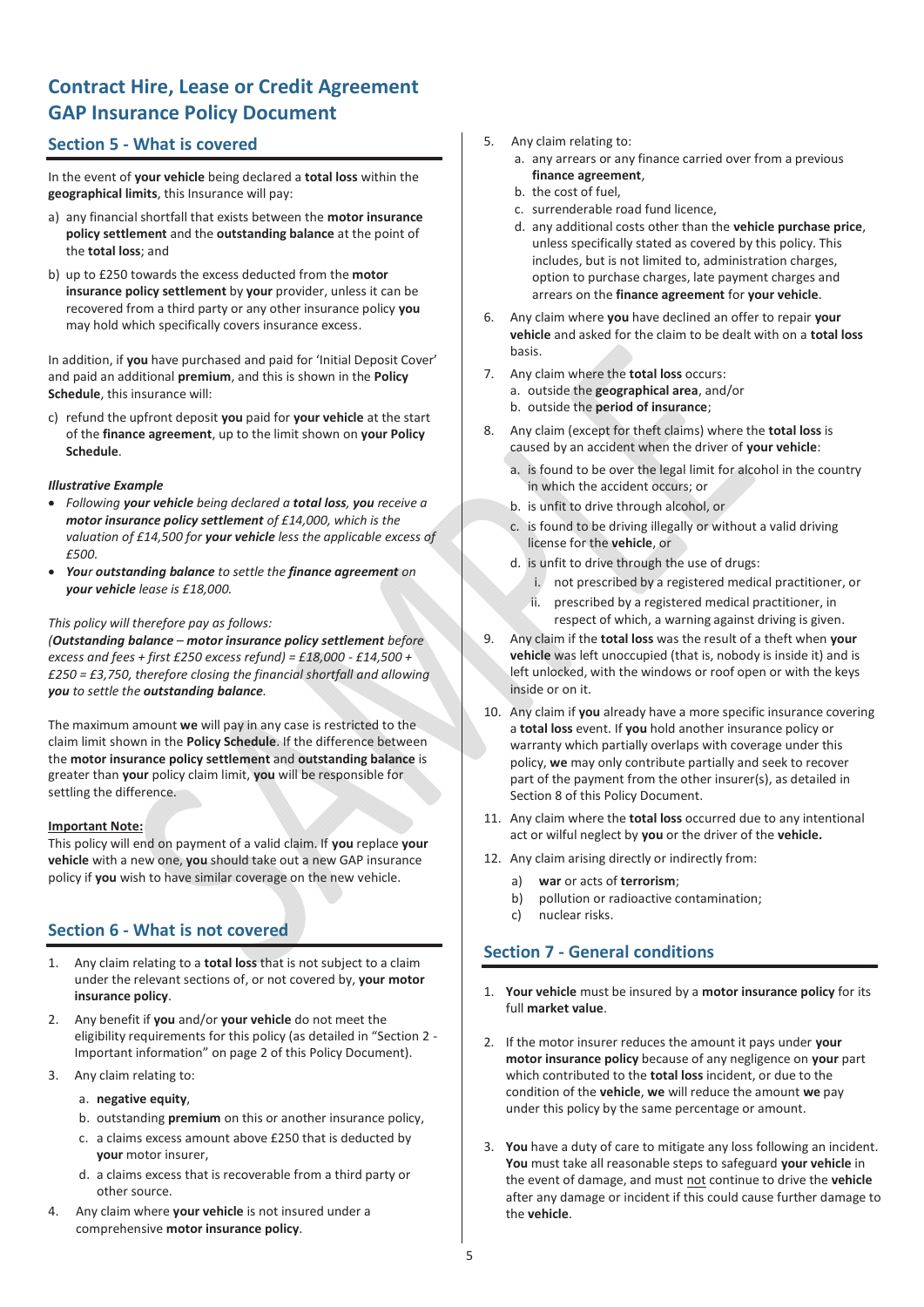- 4. **You** must notify **us**, as soon as reasonably possible, of any of the following changes to **your** details and circumstances, as these may affect the validity of **your** insurance policy:
	- a) a change of address, or legal name, or
	- b) a change of vehicle registration, or
	- c) a change of use or ownership of the **vehicle**.

**We** will advise **you** of any changes in terms of **your** policy when **you** notify **us** of these changes, including advising on any action **you** may need to take.

- 5. For this insurance to become effective:
	- a) **your** motor insurer must declare **your vehicle** a **total loss**,
	- b) **you** must have received a **motor insurance policy settlement** in settlement of **your** claim, and
	- c) the **vehicle** must be forfeited by **you**.
- 6. In the event of a **total loss**, **you** must contact the **claims office** within 120 days (4 months) of **you** receiving **motor insurance policy settlement** offer.
- 7. Failure to pay any **premium** instalment will result in the immediate suspension of this insurance and may result in cancellation. In the event of a valid claim, **we** will deduct any outstanding **premium** from **our** settlement of **your** claim.

# **Section 8 - Making a claim**

In order to benefit from cover under **your** policy and make a claim, **you** must take care to understand and comply with all the following conditions and instructions. If **you** do not meet these in full, **we** may not pay **your** claim in full, refuse to deal with **your** claim or decline **your** claim altogether.

# **Who to contact**

**You** must log **your** claim as soon as reasonably possible.

To make a claim, call the **claims office** on **02034 674568**. Lines are open Monday to Friday between 9am-5pm.

Please note that calls are monitored and recorded for training and security purposes.

Alternatively, **you** can:

**Email**: clp.uk.info@partners.axa , or

**Write to** AXA Partners CLP, Unit 1, 2nd Floor, Building 7 Chiswick Park, 566 Chiswick High Road, London W4 5YG.

To help **us** assess and authorise **your** claim, **you** must provide the following information when contacting **our claims office**:

- **your** policy number and **vehicle** details;
- the exact mileage of **your vehicle** at the time of **total loss**;
- the cause of the **total loss**; and
- the **outstanding balance** on **your finance agreement**.

# **Things you must do**

**You** must comply with the following conditions. If **you** fail to do so, **we** may decline, reduce the paid amount on or refuse to deal with **your** claim in the event of a **total loss**, or may cancel this policy as deemed necessary at **our** discretion.

**You** must notify the **claims office** of any possible claim under this policy as soon as possible after it becomes clear that **you** will be receiving a **motor insurance policy settlement** for the **total loss**  of **your vehicle**.

In any event, **you** should notify the **claims office** no more than 120 days (4 months) after the date of the incident resulting in the **total loss**.

- x **You** must complete a claim form (in full) as provided by **our claims office**, and provide at **your** own expense any information and assistance which the **claims office** may require in establishing the amount of any **motor insurance policy settlement**.
- **You** will need to provide supporting documents, to the satisfaction of **our claims office**, which include:
	- proof of the **motor insurance policy settlement** that **you** have received for **your vehicle** (including the calculation of this settlement);
	- details of the cause of the **total loss**;
	- a valid crime reference number, obtained from the Police (malicious damage or theft claims only);
	- evidence of the **outstanding balance**, remaining term, interest charges and any reduction available for early redemption; and
	- any other relevant documents requested by the **claims office**.

If **you** do not report **your** claim as soon as possible and in any case within 120 days of the date of the incident resulting in the **total loss**  of **your vehicle**, **your** claim may not be paid or may not be paid in full.

At **our** discretion, **we** may consider accepting **your** claim after 120 days if **you** provide an explanation for the delay which **we** consider to be reasonable.

**We** will not be held responsible for any costs incurred due to a delay in acquiring or submitting details.

Should **we** decline any part of **your** claim, **you** may request details of **our** rationale in writing, by contacting the **claims office**.

# **Other insurance**

If, at the time of a valid claim under this policy, there is another insurance policy or warranty in force which covers **you** for the same loss or expense, **we** may seek a recovery of some or all of **our** costs from the other insurer(s). **You** must give **us** any help or information **we** may need to assist **us** with **our** loss recoveries. If the other insurance policy or warranty more specifically covers the **total loss**  of **your vehicle**, **we** may decline all liability under this policy and the other policy or warranty shall prevail.

# **Subrogation (Transfer of rights)**

**We** may, at **our** discretion, take any steps at **our** cost in **your** name against any person or entity to recover any money paid in settlement of **your** claim. If appropriate, **we** may also take over negotiations with the **motor insurance policy** provider or third party's insurance provider in respect of **your total loss** settlement. **You** must give **us** all assistance that is necessary as requested by **our claims office** or any of **our** other employees or agents.

# **Salvage**

**We** accept no liability for the disposal of **your vehicle**, or any of its parts, in any event.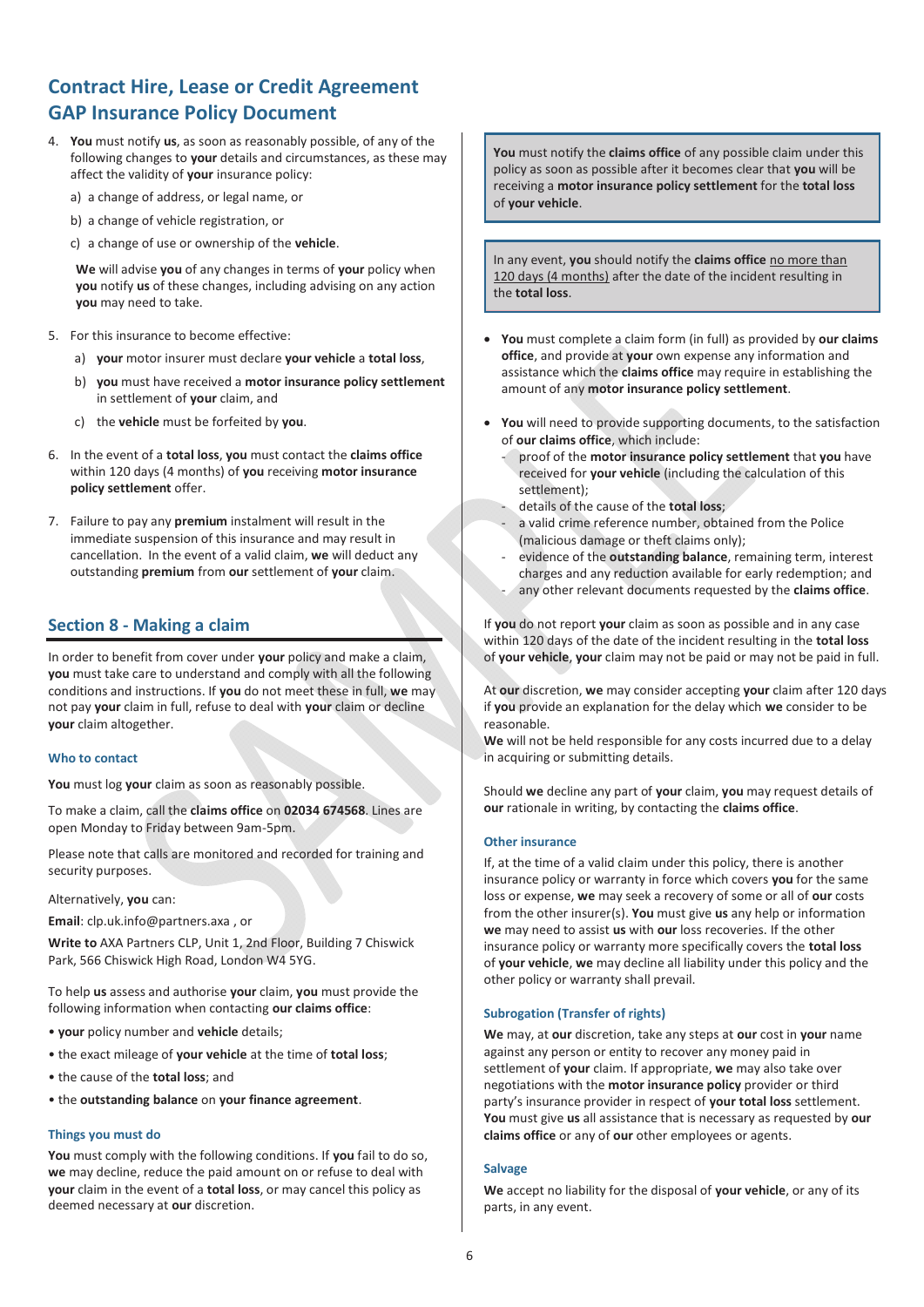# **Use of an engineer**

When notified of a claim under **your** policy, or following receipt of the loss estimate, the **claims office** reserves the right to instruct an engineer to inspect **your vehicle** before authorising any claim.

When **we** exercise this right, **we** shall have no liability for any loss incurred by **you** arising from any possible delay. **We** shall withhold any decision on liability until the engineer's report is received.

# **Fraud**

**You** must not act in a fraudulent manner. If **you**, or anyone acting for **you**:

- make a claim under this policy knowing the claim to be false or fraudulently exaggerated in any respect, or
- make a statement in support of a claim, knowing the statement to be false in any respect, or
- submit a document in support of a claim, knowing the document to be forged or false in any respect, or
- make a claim in respect of any loss or damage caused by **your** wilful act, or with **your** collusion,

#### then **we** will:

- not pay the claim, or pay any other claim which has been made or will be made under the policy, and
- declare the policy void, and
- be entitled to recover from **you** the amount of any claim already paid under the policy, and
- not return any **premium you** may have paid, and
- may inform the Police of the circumstances.

# **Section 9 - How to make a complaint**

**We** aim to provide the highest standard of service to every customer, however **we** know things can go wrong, and if **our** service does not meet **your** expectations, **we** want to hear about it so **we** can try to put things right.

All complaints **we** receive are taken seriously and investigated thoroughly to ensure **you** get the best outcomes possible.

# **Who do I contact to register my complaint?**

# **1. Does your complaint relate to a claim?**

Please contact the **claims office**:

- in writing: AXA Partners CLP, Unit 1, 2nd Floor, Building 7 Chiswick Park, 566 Chiswick High Road, London W4 5YG.
- by telephone: 02034 674568
- by email: clp.uk.info@partners.axa

# **2. Does your complaint relate to the sale of your policy, a change to your policy or a policy query?**

Please contact the **administrator**:

- in writing: ALAIB Limited, PO Box Eastthorpe, Unit 3 Park Farm Courtyard, Eastthorpe, Malton, North Yorkshire, YO17  $60x$
- by telephone: 01653 916304
- by email: info@ala.co.uk.

Please note that calls are monitored and recorded for training and security purposes.

When contacting the **administrator** or the **claims office**, please make sure **you** provide the following information to be able to receive a faster response:

- x **your** name, address and post code, telephone number and email address (if **you** have one),
- x **your** policy and/or claim number, and the type of policy **you** hold, and
- x the reason for **your** complaint.

Any written correspondence should be headed 'COMPLAINT' and **you** may include copies of supporting material as **you** deem appropriate.

# **If you remain dissatisfied**

Should **we** be unable to reach an agreement or **you** remain unsatisfied following **our** final response, **you** have the right to refer **your** case and appeal to the Financial Ombudsman Service (FOS), an independent body that arbitrates complaints on general insurance matters. Referring **your** complaint to the FOS does not affect **your** legal rights in relation to this policy or **your** right to take legal action.

If **you** wish to do so, **you** must refer **your** complaint within six months from the date of **our** final response.

**You** may contact the FOS by writing to: Financial Ombudsman Service Exchange Tower Harbour Exchange Square London E14 9SR.

Alternatively, **you** may phone them on **0800 023 4567** (Monday to Friday 8am to 5pm, and Saturday 9am to 1pm) or email them at complaint.info@financial-ombudsman.org.uk .

# **Our Promise to You**

**We** will always:

- Acknowledge all complaints promptly,
- Investigate quickly and thoroughly.
- x Keep **you** informed of progress, and
- x Do everything possible to resolve **your** complaint, and will also
- **v** Use information from complaints to continuously improve our service.

# **Section 10 - Other information**

#### **Financial Services Compensation Scheme**

**We** are a member of the Financial Services Compensation Scheme (FSCS). **You** may be entitled to compensation from the scheme in the unlikely event that **we** cannot meet **our** obligations to **you**. Further information about the compensation scheme arrangements is available on the FSCS website at: www.fscs.org.uk.

#### **Data protection notice**

Details of **you**, **your** insurance cover under this policy and claims will be held by **us** (acting as data controllers) for underwriting, policy administration, claims handling, complaints handling, sanctions checking and fraud prevention, subject to the provisions of applicable data protection law.